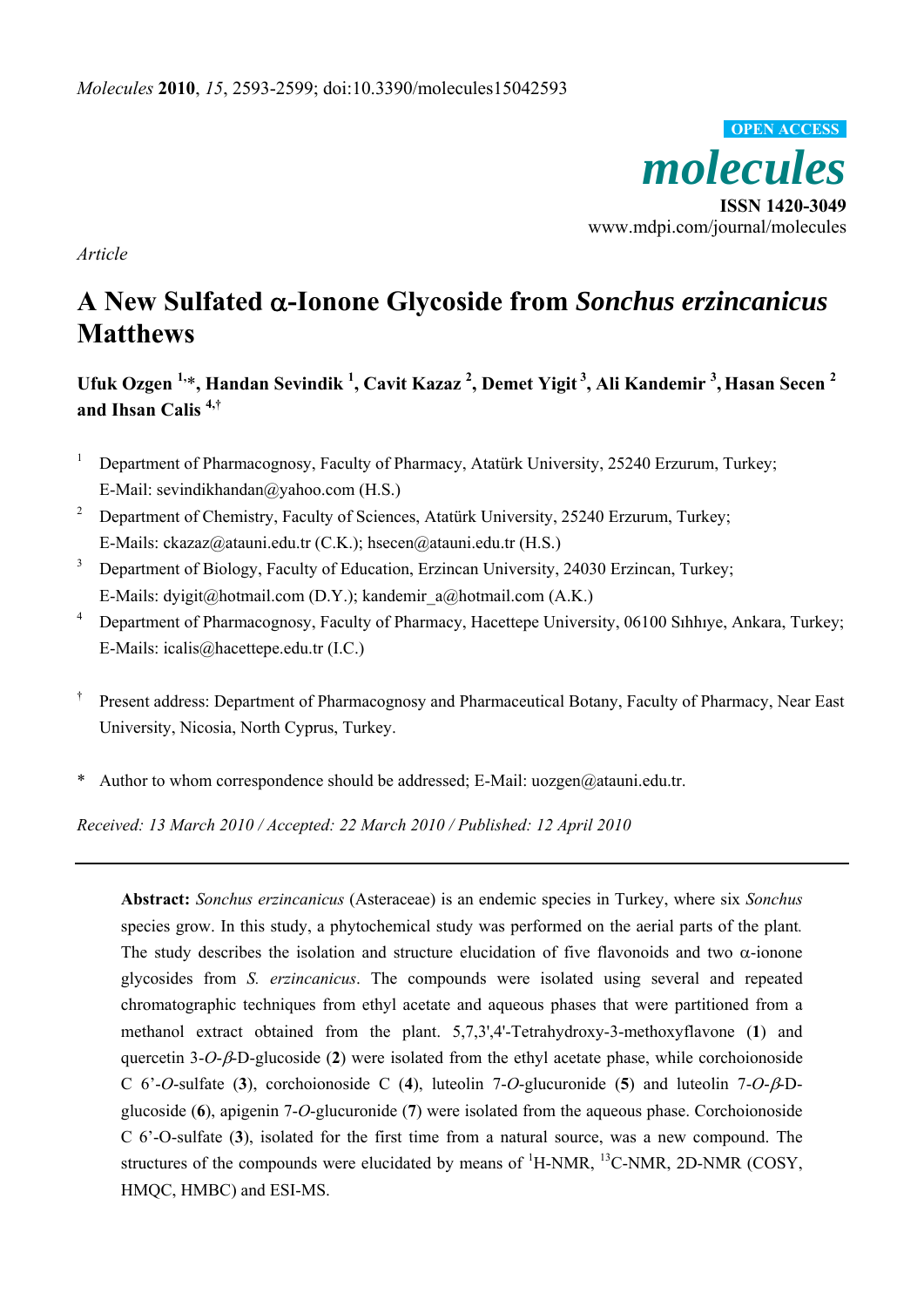**Keywords:** asteraceae; flavonoids; α-ionone glycoside; *Sonchus erzincanicus* 

## **1. Introduction**

The Asteraceae family or Compositae is represented by about 900 genera and 13,000 species [1]. The genus *Sonchus* (Asteraceae) comprises 50 known species worldwide [1], and is represented by six species in the flora of Turkey, one of which, *S. erzincanicus*, is endemic, [2]. *Sonchus* species are variously known as "sütlük", "kuzu gevreği", and "eşek marulu" in Turkey [3]. It has been found that some *Sonchus* species contain sesquiterpene lactone glucosides, flavonoids, triterpenes and steroids [4,5]. No phytochemical study has so far been carried out on *S. erzincanicus*. This study describes the isolation and structure elucidation of five flavonoids and two  $\alpha$ -ionone glycosides, one being a new compound, from *S. erzincanicus*.

#### **2. Results and Discussion**

In our phytochemical studies on the aerial parts of *Sonchus erzincanicus*, we isolated flavonoids and α-ionone glycosides by using several chromatographic methods. The flavonoids were identified as 5,7,3',4'-tetrahydroxy-3-methoxyflavone (**1**) [6], quercetin 3-*O*-β-D-glucoside (**2**) [7,8], luteolin 7-*O*glucuronide (**5**) [9], luteolin 7-*O*-β-glucoside (**6**) [10] and apigenin 7-*O*-glucuronide (**7**) [11]. Compound **4** was identified as a known α-ionone glycoside, corchoionoside C (**4**) [12]. Compound **3,**  corchoionoside C 6'-O-sulfate, was identified as a new natural compound (Figure 1).

**Figure 1.** Isolated compounds from *Sonchus erzincanicus*.



**(1)** 5,7, 3′,4′-Tetrahydroxy-3-methoxy-flavone



**(2)** Quercetin 3-*O*-*β*-D-glucoside



**(5)** Luteolin 7-*O*-glucuronide



**(6)** Luteolin 7-*O*-*β*-D-glucoside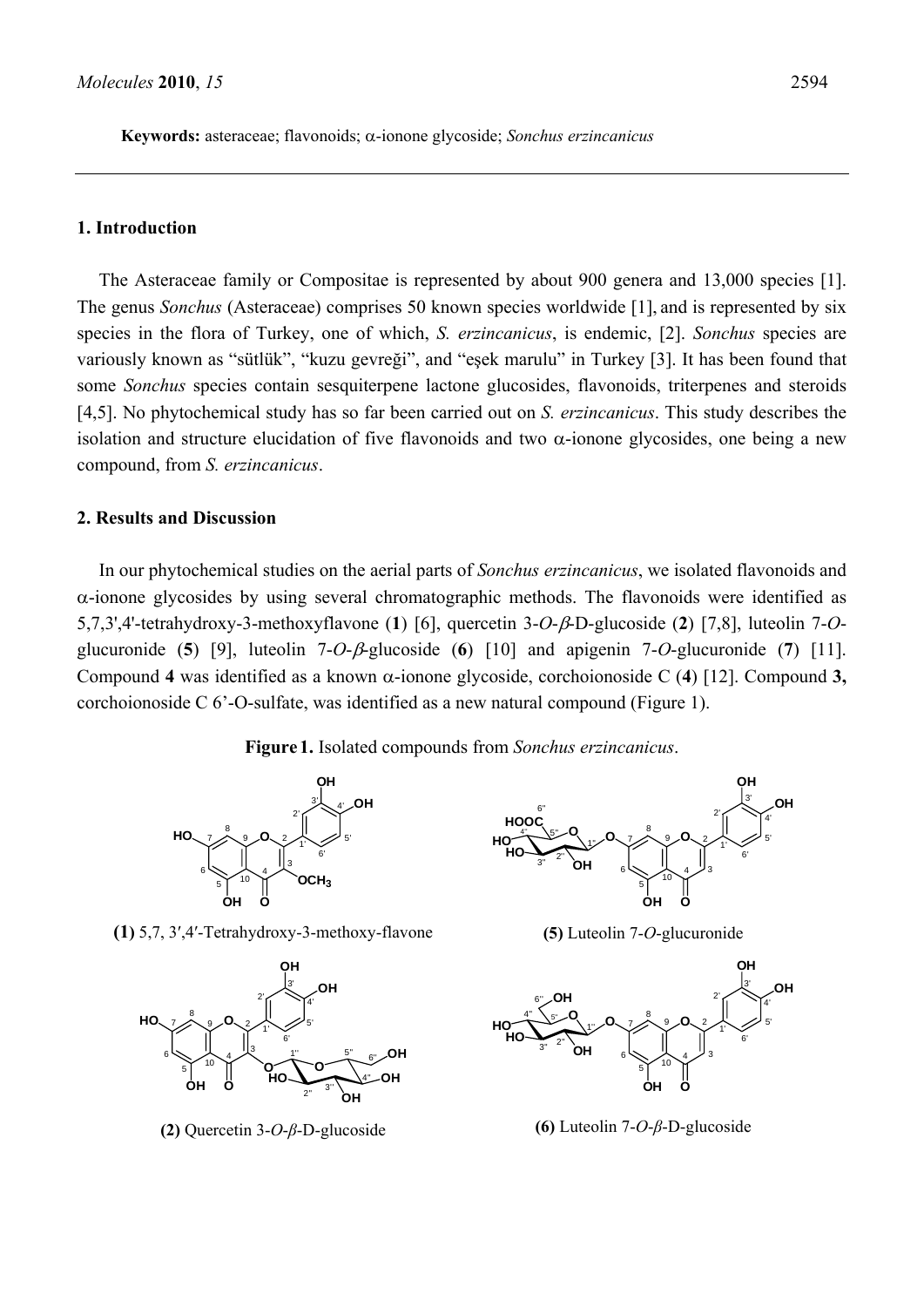**Figure 1.** *Cont.*



The NMR data of compound **3** revealed the presence of a structure similar to that of compound **4**. HRMS spectra of protonated  $3 \text{ (MH)}$  was 467.1564, which was in agreement with the calculated value: 467.1582. The ESI-MS of compound **3** showed the deprotonated molecule ion peak at m/z 465 [M-H] and a deprotonated positive ion peak with two added sodium atoms [M-H+2Na]<sup>+</sup> at 511. The assignments of all proton and carbon resonances (Table 1) were based on 2D NMR (COSY, HETCOR, HMBC) experiments. The anomeric proton signal at  $\delta$  4.26 (d,  $J = 7.7$  Hz) together with other resonances assigned to the sugar unit having a  $\beta$ -glucose moiety. Remaining signals were attributed to the ionone skeleton. All  $\mathrm{^{1}H\text{-}NMR}$  and  $\mathrm{^{13}C\text{-}NMR}$  signals were in agreement with the data given for the structure of corchoionoside C (4) except for C-6' and  $H_2$ -6' due to esterification at this location [13]. While C-6' of corchoionoside C (**4**) resonates at δ 61.6 ppm, the same carbon of its sulfate derivative **3** resonates at δ 67.1 ppm due to inductive effect of sulfate ester group. Four diastereomeric reseosides, diastereomers of corchoinoside C, were recently synthesized by Yajima *et al.*: (6S,9S), corchoinoside C; (6S,9R); (6R,9S), (6R,9R). Comparing NMR spectral data of **3** and **4** with the ones of the four reseosides provided clear evidence that both corchoinoside C **4** and corchoionoside C 6'-O-sulfate **3** are in agreement with the structure of (6S,9S) reseoside [14]. Thus, the structure of **3** was established as corchoionoside C 6'-O-sulfate. It is the first time that this compound has been isolated from Nature.

| $C/H$ atom     | $\delta C$ | $\delta H$ ppm, $J$ (Hz) | HMBC $(H\rightarrow C)$ |
|----------------|------------|--------------------------|-------------------------|
| 1              | 41.3       |                          |                         |
| $\overline{2}$ | 49.6       | 2.63 d $(16.7)$          | $C-11, C-12$            |
|                |            | 2.16 d(16.7)             |                         |
| 3              | 200.2      |                          |                         |
| $\overline{4}$ | 126.0      | 5.87 bs                  | $C-6, C-2$              |
| 5              | 165.9      |                          |                         |
| 6              | 78.8       |                          |                         |
| 7              | 132.5      | 5.98 d (15.6)            | $C-9, C-5$              |
| 8              | 132.4      | 5.70 dd (15.6, 7.2)      | $C-6, C-10$             |
| 9              | 73.5       | 4.50 quintet $(6.8)$     | $C-1$ ', $C-7$          |
| 10             | 21.0       | 1.28 d $(6.2)$           | $C-8$                   |
| 11             | 22.3       | $1.03$ s                 | $C-2, C-6$              |
| 12             | 23.6       | $1.01$ s                 | $C-2, C-6$              |
| 13             | 18.4       | 1.94 d $(1.1)$           | $C-6, C-4$              |

**Table 1.** NMR Spectroscopic data for compound 3 (<sup>1</sup>H-NMR: 400 MHz, <sup>13</sup>C-NMR: 100 MHz).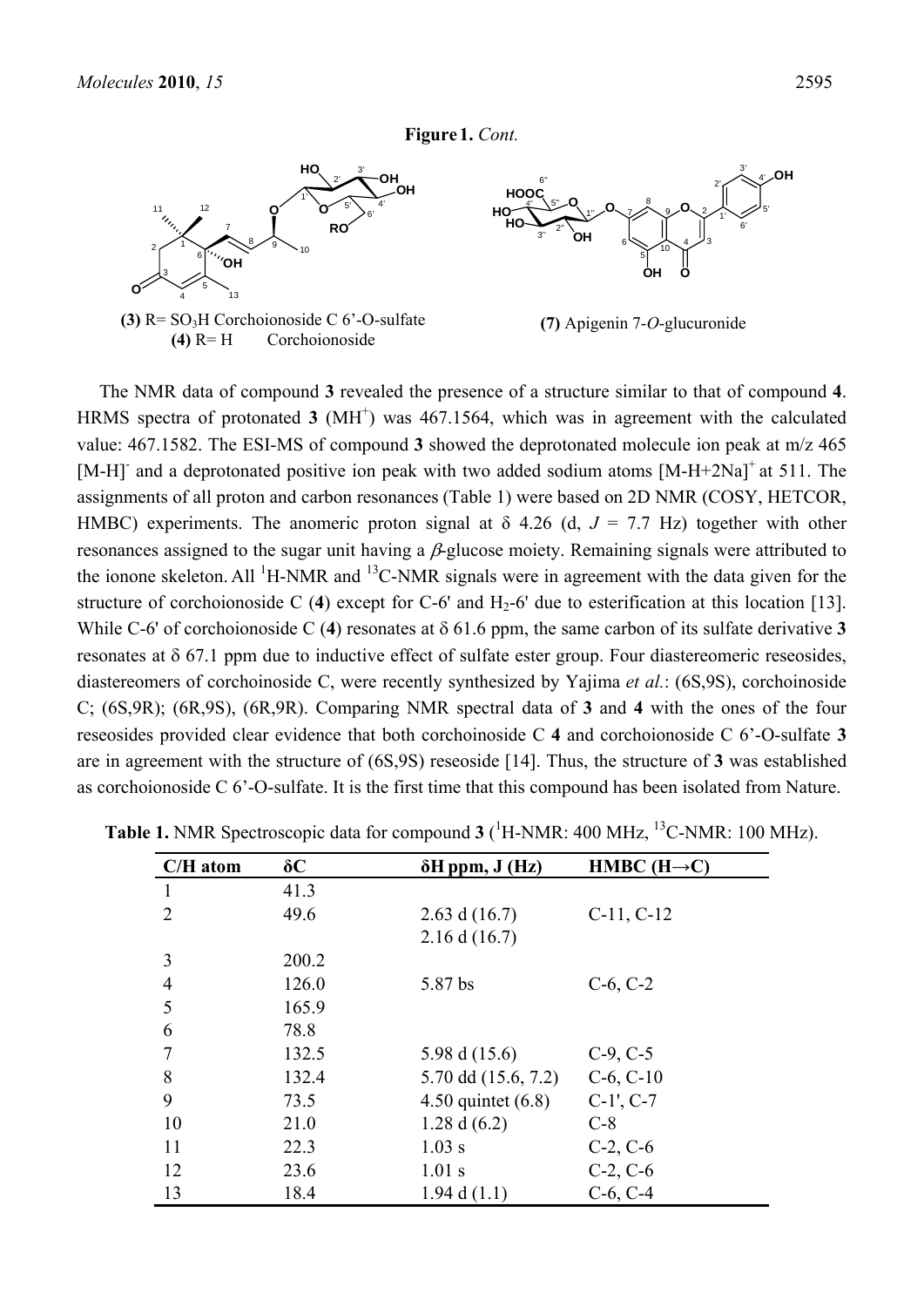| $C/H$ atom   | $\delta C$ | $\delta H$ ppm, J (Hz) | $HMBC (H \rightarrow C)$ |
|--------------|------------|------------------------|--------------------------|
| Glucose      |            |                        |                          |
| 1'           | 100.1      | 4.26 d $(7.7)$         |                          |
| $2^{\prime}$ | 73.7       |                        |                          |
| 3'           | 74.9       | 3.28-3.36 $a$          |                          |
| 4'           | 70.3       |                        |                          |
| 5'           | 76.9       |                        |                          |
| $6^{\prime}$ | 67.1       | 4.29 dd, $(10.9, 1.8)$ |                          |
|              |            | 4.09 dd $(10.9, 5.5)$  |                          |

**Table 1.** *Cont.* 

<sup>a</sup> Signal patterns are not clear due to overlapping.

#### **3. Experimental**

#### *3.1. General*

 ${}^{1}$ H-NMR and  ${}^{13}$ C-NMR spectra were recorded with a Varian Mercury plus spectrometer at 400 and at 100 MHz, respectively. Mass spectra were recorded with Micromass ZQ Mass Spectrometer (Manchester, UK). Sephadex LH-20 (Sigma-Aldrich) and Silica gel (Kiesel gel 60, 0.063-0.2 mm Merck 7734 and 0.040-0.063 mm Merck 9385 and LiChroprep RP-18, 25-40 μm, Merck 9303) were used for column chromatography, while silica gel 60  $F_{254}$  (Merck, 5554) was used for TLC. TLC spots were detected with a UV lamp, spraying  $1\%$  Vanillin/H<sub>2</sub>SO<sub>4</sub> and heated at  $120\text{ °C}$  for 1-2 min.

## *3.2. Plant material*

The aerial parts of *S. erzincanicus* were collected from Ekşisu (Erzincan Province, Turkey) in 2006 and was identified by Dr. A. Kandemir. A voucher specimen was deposited in the Herbarium of Erzincan University, Faculty of Education (EEFH 7794).

## *3.3. Extraction and isolation*

Dried aerial parts (260 g) of the plant material were extracted by refluxing with methanol (2 L x 3) on a mantle. The methanol extract was concentrated and dried under reduced pressure to give a residue (44.3 g). Methanol extract (44.0 g) was dissolved in  $H_2O$ -MeOH (9:1) and partitioned with chloroform and then ethyl acetate, which were separately concentrated and dried under reduced pressure to give 9.4 g and 0.9 g residues, respectively. The remaining aqueous phase was 32 g. There were too few compounds to isolate and identify in chloroform phase.

The ethyl acetate phase (0.9 g) was subjected to silica gel column chromatography using CHCl<sub>3</sub>-MeOH-H2O (80:20:2, 70:30:3, 50:50:5) solvent systems. Fifty nine fractions were collected. Fraction 6 (35.7 mg) gave compound **1** (9 mg) while fractions 18-24 (27 mg) gave compound **2** (15 mg).

The remaining aqueous phase (32 g) was subjected to reversed phase silica gel column chromatography using 0-100% aqueous MeOH as solvent systems. Fractions were monitored by TLC on silica gel plates and similar fractions were combined to give fraction **A** (Fr. 18-28, 5.5 g), fraction **B** (Fr. 30-40, 334 mg) and fraction **C** (Fr. 45-52, 270 mg).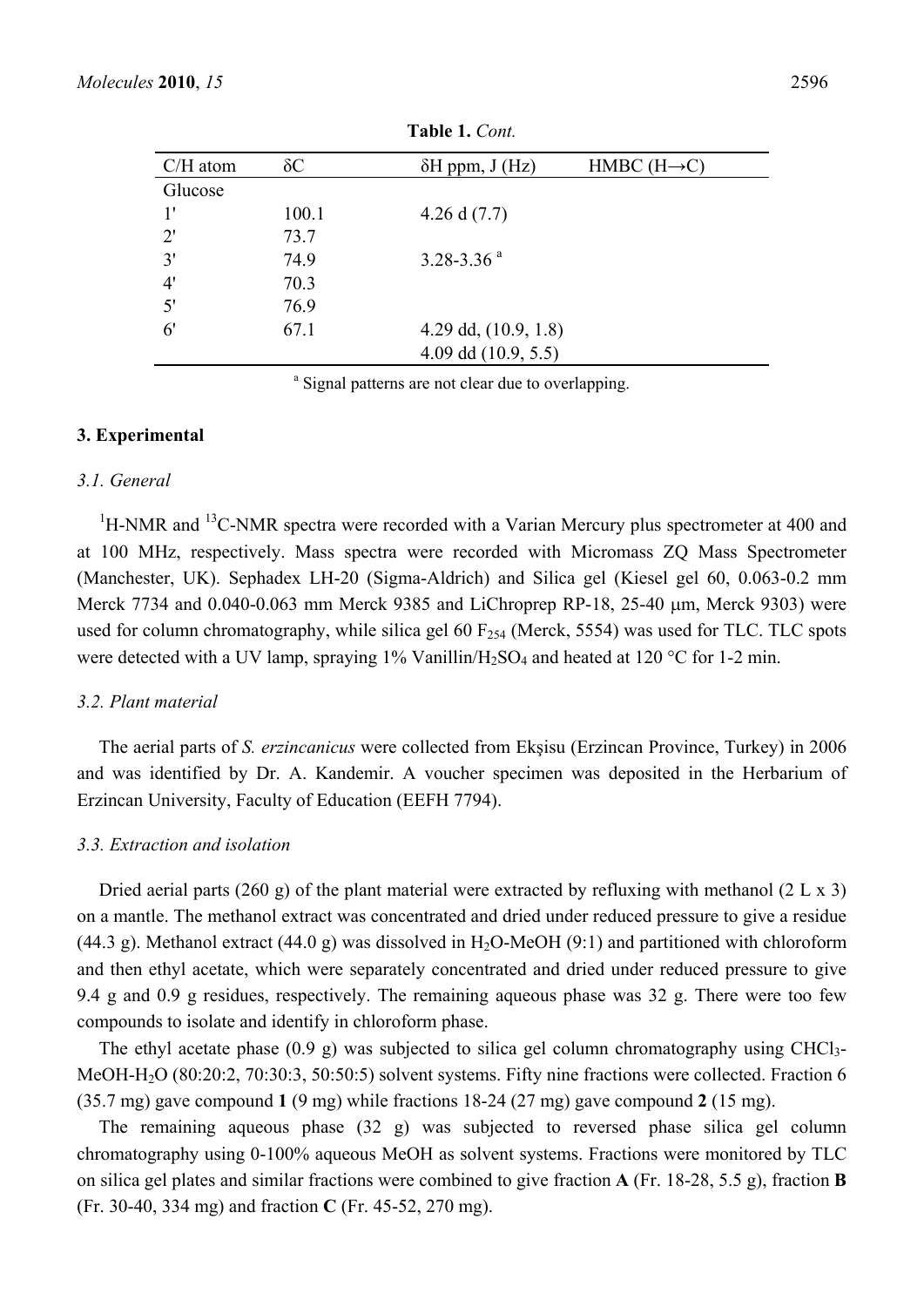Fraction A was subjected to silica gel column chromatography with  $CHCl<sub>3</sub>:MeOH:H<sub>2</sub>O$  (70:30:3, 65:35:5) solvent system. Fr. 36-47 gave compound **3** (18 mg).

Fraction B was subjected to a gel chromatography (Sephadex LH-20) eluting with MeOH and 15 fractions were collected. The fractions 2-5 (B1, 157 mg) were further purified by successive column chromatography on silica gel and Sephadex LH-20, respectively, yielding pure **4** (18 mg). The fractions 8-10 (B2, 25 mg) gave compound **5**.

Fraction C was subjected to a silica gel column chromatography with  $CHCl<sub>3</sub>$ -MeOH-H<sub>2</sub>O (70:30:3) and 60 fractions were collected. The fractions 10-14 (C1, 50 mg) were subjected to gel chromatography (Sephadex LH-20) with MeOH to give compound **6** (14 mg). The fractions 41-50 (C2, 41 mg) were subjected to a gel chromatography (Sephadex LH-20) with MeOH to give compound **7** (10 mg).

*Compound* **1**: Yellow powder; <sup>1</sup> H-NMR (CD3OD): δ 7.60 (1H, bs, H-2'), 7.52 (1H, d, H-6', *J =* 8.4 Hz), 6.89 (1H, d, H-5', *J =* 8.4 Hz), 6.37 (1H, bs, H-8), 6.18 (1H, bs, H-6), 3.77 (s, OCH3); <sup>13</sup>C-NMR (CD<sub>3</sub>OD): δ 178.8 (C-4), 164.9 (C-7), 161.8 (C-5), 157.2 (C-9), 156.8 (C-2), 148.7 (C-4'), 145.3 (C-3'), 138.3 (C-3), 121.7 (C-1'), 121.1 (C-6'), 115.3 (C-5'), 115.2 (C-2'), 104.6 (C-10), 98.6 (C-6), 93.6 (C-8), 59.3 (OCH<sub>3</sub>). <sup>1</sup>H-NMR and <sup>13</sup>C-NMR agree with data given in the literature for 5,7,3',4'-tetrahydroxy-3-methoxyflavone [6].

*Compound* 2: Yellow powder; <sup>1</sup>H-NMR (CD<sub>3</sub>OD): δ 7.70 (1H, d, H-2',  $J = 1.9$  Hz), 7.58 (1H, dd, H-6', *J =* 8.5 Hz, 1.9 Hz), 6.86 (1H, d, H-5', *J =* 8.5 Hz), 6.36 (1H, d, H-8, *J =* 2.2 Hz), 6.17 (1H, d, H-6,  $J = 2.2$  Hz), 5.22 (1H, d, H-1",  $J = 7.3$  Hz), 3.85-3.30 (6H, sugar protons); <sup>13</sup>C-NMR (CD<sub>3</sub>OD):  $\delta$ 178.1 (C-4), 166.2 (C-7), 161.8 (C-5), 157.6 (C-2), 157.4 (C-9), 148.7 (C-4'), 144.7 (C-3'), 134.4 (C-3), 122.0 (C-1'), 121.9 (C-6'), 116.3 (C-5'), 114.8 (C-2'), 104.1 (C-10), 103.2 (C-1''), 99.2 (C-6), 93.8 (C-8), 77.2 (C-5"), 76.9 (C-3"), 74.5 (C-2"), 70.0 (C-4"), 61.4 (C-6"). <sup>1</sup>H-NMR and <sup>13</sup>C-NMR agree with data given in the literature for quercetin 3-*O*-β-D-glucoside [7,8].

*Compound* **3**: Amorphous colourless solid;  $[\alpha]_D^{22} = +38$  (c=1, MeOH), ESI-MS (C<sub>19</sub>H<sub>30</sub>O<sub>11</sub>S), m/e: 465  $[M-H]$ <sup>-</sup> and 511  $[M-H+2Na]$ <sup>+</sup>. HRMS: calculated for  $C_{19}H_{31}O_{11}S$ <sup>+</sup>: 467.1582; found: 467.1564. For  ${}^{1}$ H-NMR (CD<sub>3</sub>OD) and  ${}^{13}$ C-NMR (CD<sub>3</sub>OD). See (Table 1).

*Compound* 4: Amorphous colourless solid, ESI-MS (C<sub>19</sub>H<sub>30</sub>O<sub>8</sub>), m/e: 409 [M+Na]<sup>+</sup> and 385 [M-H]<sup>-</sup>, <sup>1</sup>H NMP (CD OD):  $\frac{8}{5}$  5.07 (1H d, H 7, *I* = 15.2 H<sub>2</sub>), 5.86 (1H g, H 4), 5.72 (1H dd, H 8 <sup>1</sup>H-NMR (CD<sub>3</sub>OD): δ 5.97 (1H, d, H-7, J = 15.2 Hz), 5.86 (1H, s, H-4), 5.72 (1H, dd, H-8, *J =* 15.5 Hz, *J =* 7.0 Hz), 4.53 (1H, quintet, H-9, *J =* 6.6 Hz), 4.26 (1H, d, H-1', *J =* 7.7 Hz), 3.85 (1H, dd, H-6<sub>a</sub>',  $J = 11.9$  Hz,  $J = 2.2$  Hz), 3.62 (1H, dd, H-6<sub>b</sub>',  $J = 11.9$  Hz,  $J = 6.0$  Hz), 3.25-3.34 (sugar protons, overlapped, 4H, H-2', H-3', H-4', H-5'), 2.61 (1H, d, H-2a, *J =* 17.6 Hz), 2.16 (1H, d, H-2b, *J =* 17.6 Hz), 1.94 (3H, bs, H-13), 1.02 (3H, d, H-10, *J =* 8.4 Hz), 0.91 (3H, s, H-11), 0.88 (3H, s, H-12); <sup>13</sup>C-NMR (CD<sub>3</sub>OD): δ 200.0 (C-3), 166.0 (C-5), 132.6 (C-7), 132.5 (C-8), 125.9 (C-4), 100.1 (C-1'), 77.1 (C-6), 77.0(C-5'), 73.8 (C-3'), 73.4 (C-2'), 70.7 (C-9), 70.5 (C-4'), 61.6 (C-6'), 49.8 (C-2), 41.2 (C-1), 23.5 (C-12), 22.5 (C-11), 22.3 (C-10), 18.4 (C-13). <sup>1</sup>H-NMR and <sup>13</sup>C-NMR agree with data given in the literature for corchoionoside C [12].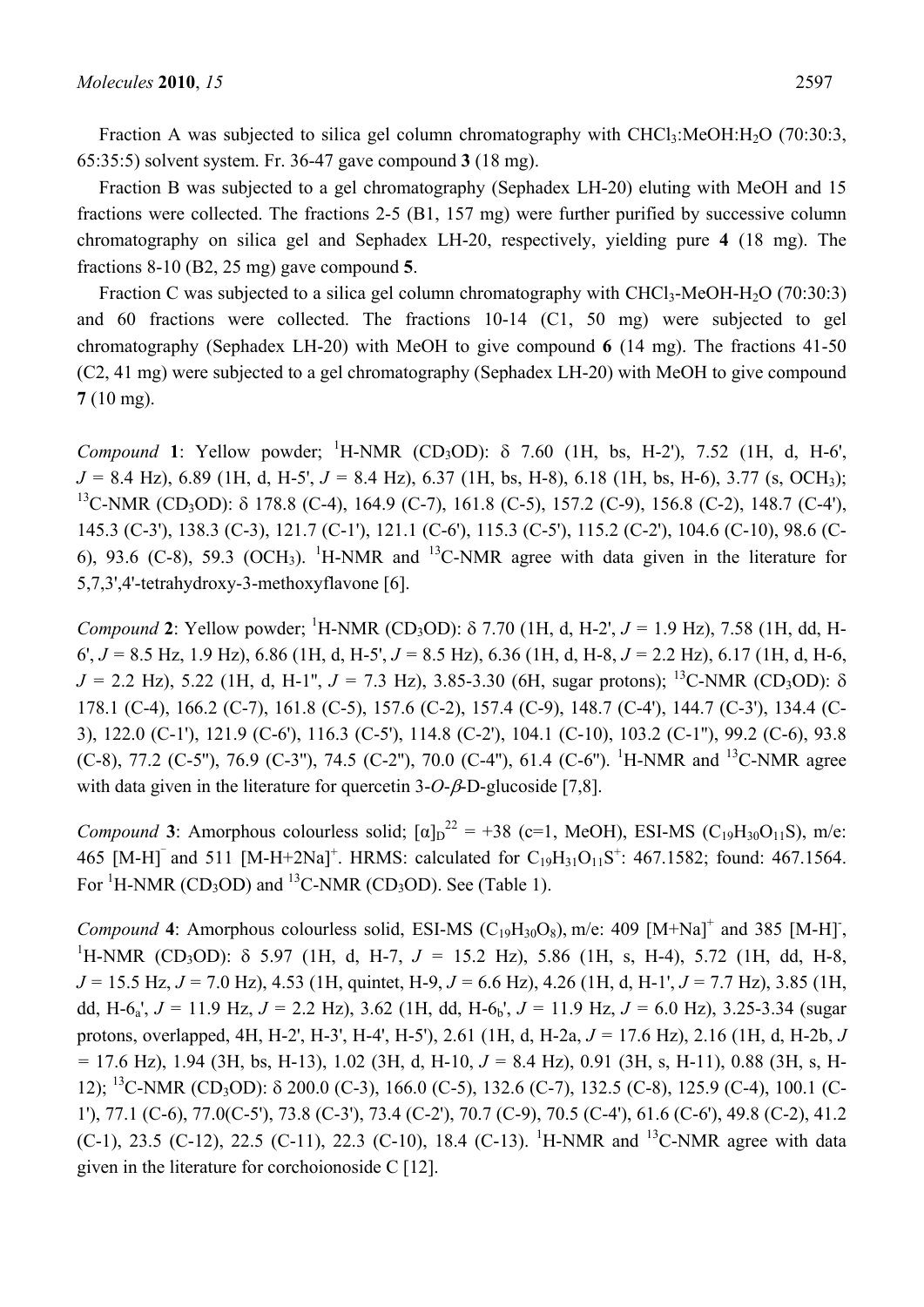*Compound* **5**: Yellow powder; <sup>1</sup> H-NMR (DMSO-*d6*): δ 7.40 (1H, d, H-2', *J =* 2.0 Hz), 7.36 (1H, dd, H-6', *J =* 8.4 Hz, *J =* 2.0 Hz), 6.84 (1H, d, H-5', *J =* 8.4 Hz), 6.74 (1H, d, H-8, *J =* 1.9 Hz), 6.69 (1H, s, H-3), 6.39 (1H, d, H-6, *J =* 1.9 Hz), 5.06 (1H, d, H-1'', *J =* 7.3 Hz), 3.60 (1H, d, H-5'', *J =* 9.9 Hz), 3.39-3.14 (m, 3H, sugar protons, overlapped with DMSO- $d_6$  signals); <sup>13</sup>C-NMR (DMSO- $d_6$ ):  $\delta$  182.5 (C-4), 172.5 (C-6''), 165.1 (C-2), 163.6 (C-7), 161.7 (C-5), 157.6 (C-9), 150.8 (C-4'), 146.6 (C-3'), 121.7 (C-1'), 119.7 (C-6'), 116.7 (C-5'), 114.1 (C-2'), 105.9 (C-10), 103.6 (C-3), 100.2 (C-1''), 100.2 (C-6), 95.2 (C-8), 77.1 (C-3"), 74.5 (C-5"), 73.6 (C-2"), 72.6 (C-4"). <sup>1</sup>H-NMR and <sup>13</sup>C-NMR agree with data given in the literature for luteolin 7-*O*-glucuronide [9].

*Compound* **6**: Yellow powder; <sup>1</sup>H-NMR (DMSO-*d*<sub>6</sub>): δ 7.42 (1H, bd, H-6',  $J = 8.8$  Hz), 7.40 (1H, bs, H-2'), 6.87 (1H, d, H-5', *J =* 8.4 Hz), 6.77 (1H, d, H-8, *J =* 1.8 Hz), 6.73 (1H, s, H-3), 6.42 (1H, d, H-6,  $J = 1.8$  Hz), 5.06 (1H, d, H-1",  $J = 7.3$  Hz), 3.70-3.15 (6H, sugar protons); <sup>13</sup>C-NMR (DMSO*d6*): δ 182.5 (C-4), 165.2 (C-2), 163.6 (C-7), 161.8 (C-5), 157.6 (C-9), 151.1 (C-4'), 146.6 (C-3'), 121.7  $(C-1')$ , 119.9  $(C-6')$ , 116.6  $(C-5')$ , 114.1  $(C-2')$ , 106.0  $(C-10)$ , 103.7  $(C-3)$ , 100.6  $(C-1'')$ , 100.2  $(C-6)$ , 95.4 (C-8), 77.8 (C-5"), 77.1 (C-3"), 73.8 (C-2"), 70.2 (C-4"), 61.3 (C-6"). <sup>1</sup>H-NMR and <sup>13</sup>C-NMR agree with data given in the literature for luteolin 7-*O*-β-D-glucoside [10].

*Compound* 7: Yellow powder; <sup>1</sup>H-NMR (DMSO- $d_6$ ): δ 7.86 (2H, quasi d, H-2'/6',  $J = 8.8$  Hz), 6.88 (2H, quasi d, H-3'/5', *J =* 8.8 Hz), 6.84 (1H, d, H-8, *J =* 2.0 Hz), 6.62 (1H, s, H-3), 6.49 (1H, d, H-6, *J*   $= 2.0$  Hz), 5.10 (1H, d, H-1",  $J = 6.6$  Hz), 3.90-3.25 (sugar protons, 4H, H-2", H-3", H-4", H-5"); <sup>13</sup>C-NMR (DMSO-*d<sub>6</sub>*): δ 183.0 (C-4), 175.1 (C-6"), 165.9 (C-2), 163.7 (C-7), 161.8 (2C, C-4' and C-5), 157.8 (C-9), 128.5 (2C, C-2'/6'), 121.1 (C-1'), 116.4 (2C, C-3'/5'), 106.0 (C-10), 102.4 (C-3), 100.4 (C-1"), 100.2 (C-6), 94.9 (C-8), 76.4 (C-5"), 75.4 (C-3"), 73.4 (C-2"), 72.3 (C-4"). <sup>1</sup>H-NMR [11] and <sup>13</sup>C-NMR [15] agree with data given in the literature for apigenin 7-*O*-glucuronide.

# **Acknowledgements**

The authors are grateful to Erhan Palaska (Hacettepe University, Faculty of Pharmacy, Ankara, Turkey) for ESI mass spectra. We thank Arata Yajima for providing graphical NMR spectra of the four reseosides by which we could establish the structures of **3** and **4**.

# **References**

- 1. Evans, W.C. *Trease and Evans' Pharmacognosy*, 13th ed.; Balliére Tindall: London, UK, 1989; pp. 226*–*227.
- 2. Matthews, V.A. *Sonchus* L. In *Flora of Turkey and the East Aegean Islands*; Davis, P.H., Ed.; University Press: Edinburgh, UK, 1975; Volume 5, pp. 690*–*696.
- 3. Akartürk, R. *Şifalı Bitkiler*, *Flora ve Sağlığımız*; Orman Genel Müdürlüğü Mensupları Yardımlaşma Vakfı (in Turkish): Ankara, Turkey, 2001.
- 4. Helal, A.M.; Nakamura, N.; El-Askary, H.; Haatori, M. Sesquiterpene lactone glucosides from *Sonchus asper*. *Phytochemistry* **2000**, *53*, 473–477.